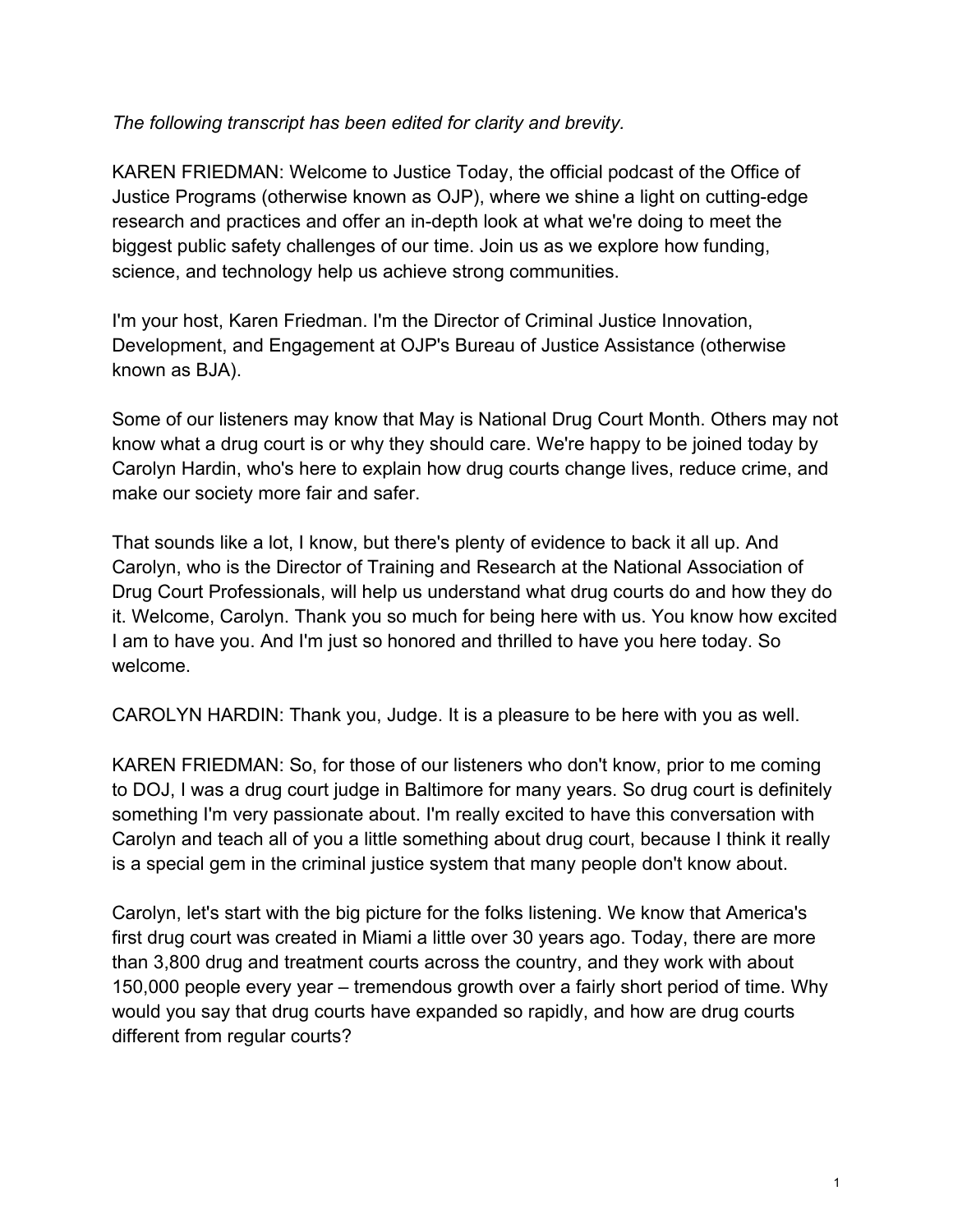CAROLYN HARDIN: I think they have expanded so rapidly because simply they work, they have good outcomes. And how are they different from the traditional setting? When you go into a traditional court, there's the judge, the prosecutor, the defense attorney, and everybody is having a conversation. In drug court, it's the judge and the client that are talking and that opportunity for the client to tell what's going on with them, to share what has worked, what hasn't worked.

But behind that judge is a whole team, different people that represent different agencies, that represent probation, law enforcement, and the community, and bringing together wraparound services to meet the needs of the individual who's standing in front of them. They go from being case number 5678321 to "Hello, Mr. Smith." Or "Hi, how can we help you?" I think that's one of the reasons that they've expanded so well.

KAREN FRIEDMAN: Yeah. Regular court is an adversarial process. And then when you come into a drug court, it really is a cooperative process. And I can tell you as a judge, you have to really wear different hats. Some days I'm acting as a judge, but some days I'm acting as a therapist, some days I'm acting as a mother, some days I'm acting as a cheerleader, depending on what that individual needs on that day.

We have an incredible team of people who are so dedicated to helping this individual. It's definitely a very special place. But as you and I both know, drug courts aren't open to every defendant. Could you tell us a little bit about who's chosen to go to drug court and how the process works a little bit?

CAROLYN HARDIN: So yes. As you talked about all these different folks who are sitting there on the team, drug court is really looking for those folks who've had multiple interactions with the criminal justice system. These aren't people who are going to make it by themselves. They need the support and the wraparound services that come from that team of folks who are working to assist them.

We're not looking at just simple possession cases Those folks may be diverted. But we're looking at people who've had a lot of run-ins with the criminal justice system and are addicted to illicit drugs and alcohol. They can't stop using on their own, even though they may have been in front of the court before and someone has said, "I'm going to take your kids away, you're going to have to spend lots of time in jail." That did not stop them from using. Treatment court is for those folks who have not just substance use, but criminal behavior that needs intensive services brought to them and to assist them with services.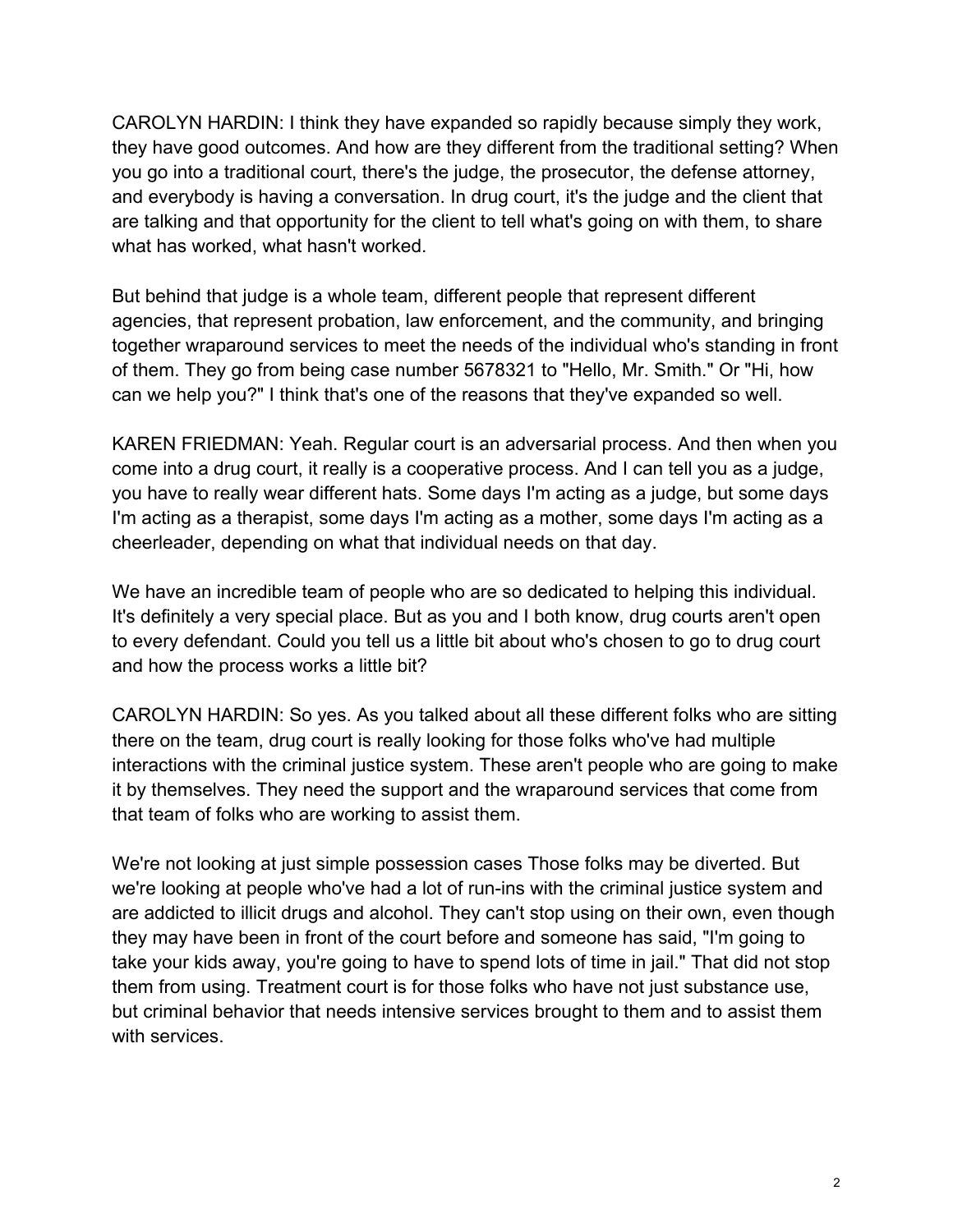In our regular system, sometimes we make referrals and say, "Good luck with that." In treatment court, we don't just make a referral. We sit down with you, we walk you through. "How are you going to get there? What does transportation look like?" Then we help you prepare for what are you going to need to take when you get there to the process. You need your driver's license. "Oh, you don't have a driver's license?" Then we're going to help you figure out how to get the paperwork and the different things. It's a bit more for those clients who need those services to help them get back on their feet.

KAREN FRIEDMAN: Right. It's so true. And you were talking about criminal behavior. Some people would argue that these people have broken the law, right? And they should be punished, even though they have an addiction. They should be punished, this is criminal behavior, et cetera, et cetera. You address a little bit about how drug courts address the criminal behavior along with the substance abuse. But what else would you say to people that make this argument of, crime should be punished, period. That's how they see the criminal justice system.

CAROLYN HARDIN: There is a punishment aspect to it, I guess. But if we only punish and don't address what led people to be engaged in this behavior, and help them get new skills, new tools, so that they don't continue in this criminal behavior, you can punish them, but they will continue to do the same thing over and over again.

I think one of the things I said is that we have to teach them new skills, new tools, new things to do. When folks come in our program, we give them incentives and we also give them sanctions, right? But one thing we have to think about is—I always give the analogy and think about when people have children. And when we have kids who make mistakes, you don't lock your kids away for the rest of their lives. You help them figure out, okay, this was wrong, what did they do wrong. What could they do differently, and how are they going to avoid the same scenario in the future?

We have to help people who've committed crimes that are using drugs and alcohol. How do you avoid this the next time? What do you need to do? Helping them to learn some of those new skills, some of them didn't learn those skills. And this is an opportunity to help them learn that, to teach them how to do it. I always say to people, if you had a baby, some folks have had children, if you've ever given birth, when that kid does something wrong, you don't want to send it back in the birth canal, you want to address the issue right here.

We have to address the issue with our folks who are coming through with what they are doing right now. Help them understand what led you to do this, and then figure out the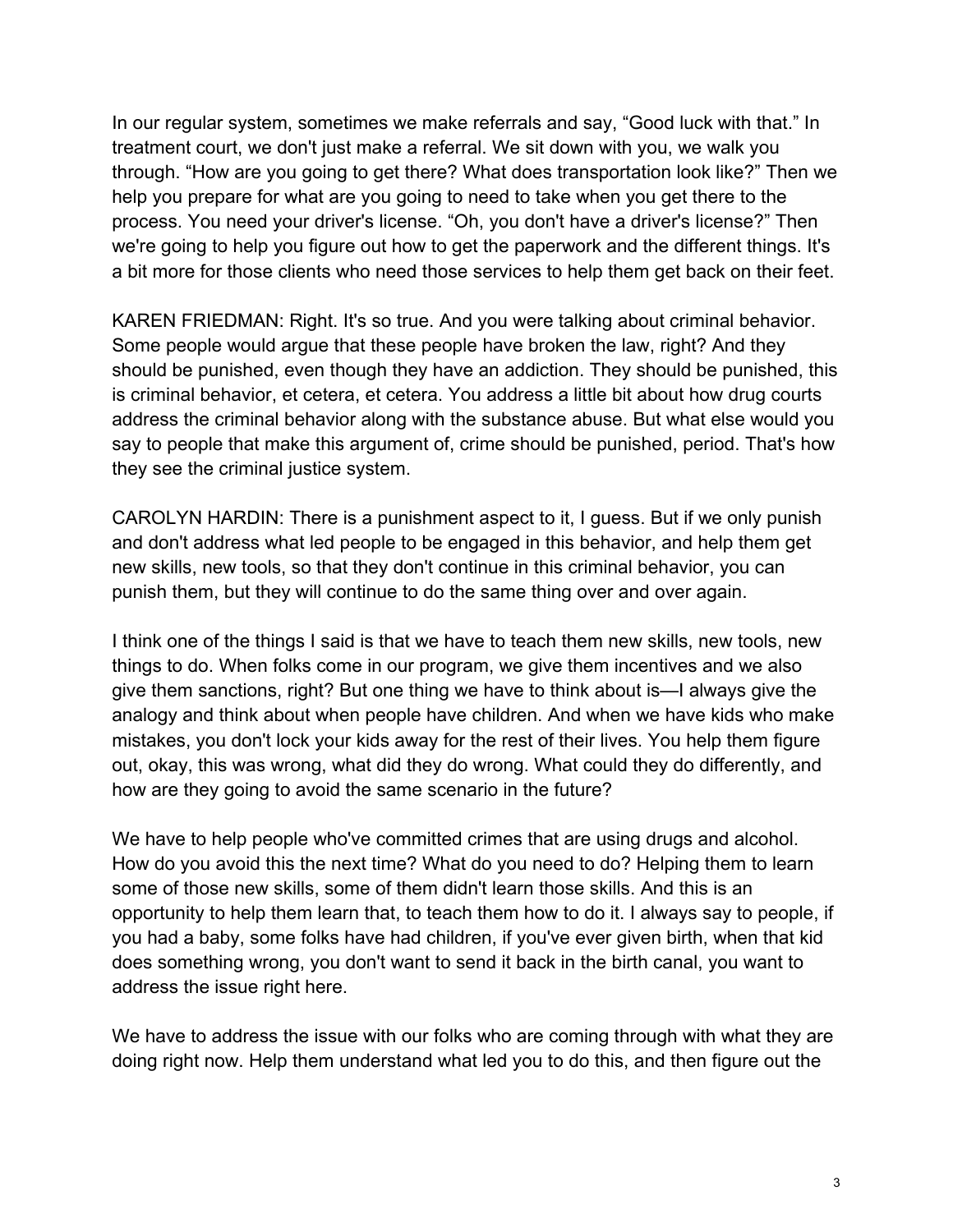next steps and things that they could do differently to not repeat the same behavior. And it requires us teaching them some new skills.

KAREN FRIEDMAN: And it directly benefits public safety. That's what people have to understand, because very few people stay in prison forever, right? You have a very, very small percentage of people that are committing crimes that will cause them to be in jail forever. Most people are going to get out. And if we don't address the underlying issues that led them to the criminal behavior to start with, then when they get out, there will be no change, and they're going to continue to commit crimes

That's going to affect public safety. If we can address these underlying issues and figure out why they're behaving the way they're behaving and address it, then they will become productive citizens. And productive citizens are good for public safety. This is really a direct link between what you all are doing with the drug courts, and treatment courts in general, and improving public safety. And that's really what I want people to understand. It's not just that we're coddling people who have this issue or that. We're just sympathetic, and there is a component of that.

It's very hard to be a drug court judge or be involved in drug court and not be sympathetic, because you really see people who are suffering and struggling. So, of course, there is that compassion component. But you also have to think of it logically in a public safety framework. We need to address this behavior so we could make sure that this person can be on the street, living in a community without disrupting public safety.

CAROLYN HARDIN: And can I just add something, Judge? What you're saying is so correct. People might be surprised to know that sometimes folks are offered treatment court. They are offered – you can go to this 12- to 18-month program, or do 5, 10 years in prison. And some people will accept 5 to 10 years in prison because it's easier to stay in your addiction than it is to address what led to it.

## KAREN FRIEDMAN: Yup.

CAROLYN HARDIN: When they come into drug court, it's like peeling back the onion. There's oftentimes a traumatic experience that led folks to some of this using, and they're self-medicating as a result. And so, you start to pull back that onion. It's hard to address some of the most traumatic experiences that have happened to you and not be using a substance to help you deal with that. That's very hard work. For folks who come into these programs, they're doing a lot of hard work of addressing specific things that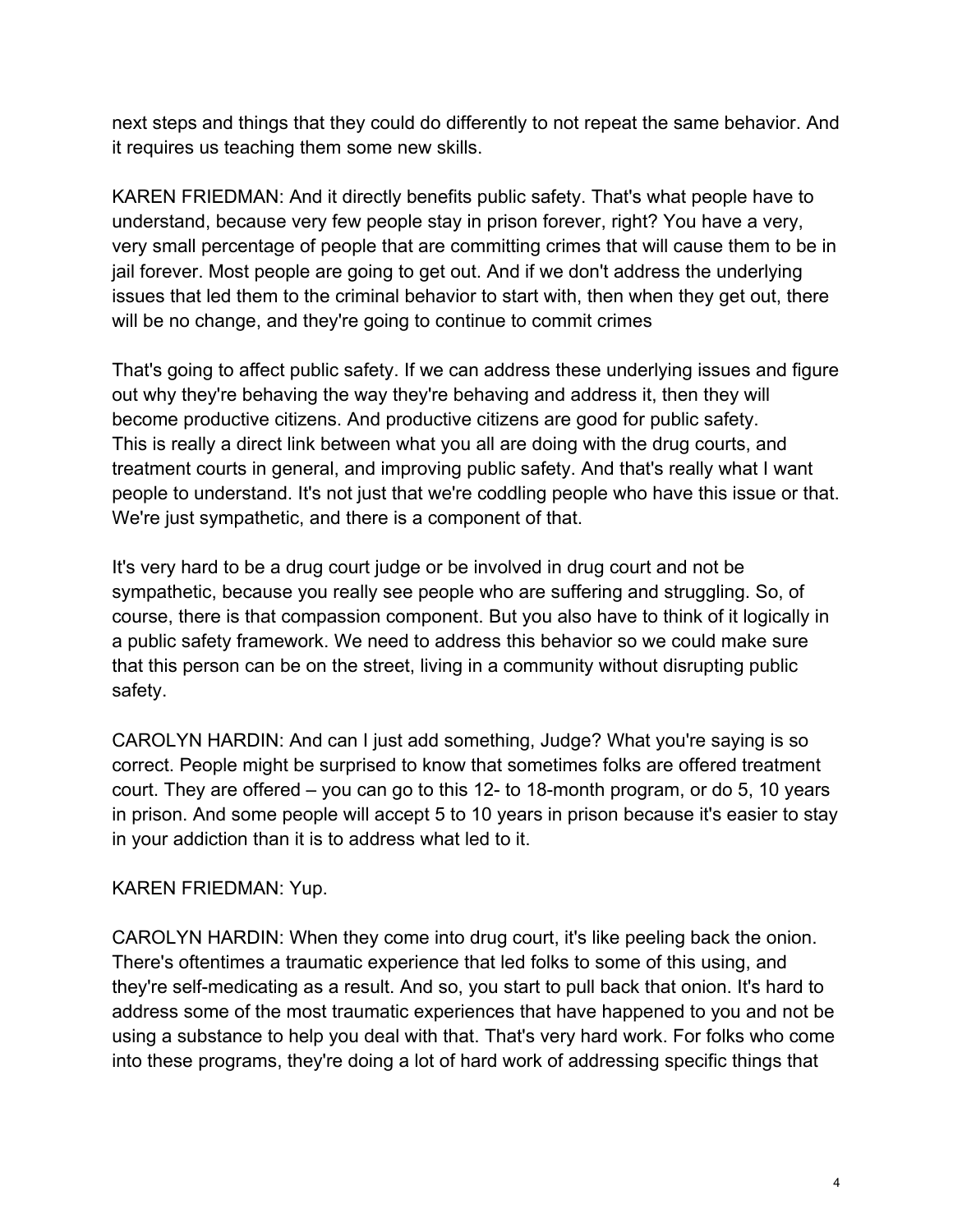have shattered them, that have caused some of that trauma, some of the mental health issues, some of the abandonment issues that they have experienced.

It's a lot of work. It's harder to do this work than it is to just, as some of them will say, doing time. "I can do time. I can count all day. But actually doing the work of why can't I maintain employment? Well, it's caused by some of my impulse issues, and what I think. So, now I've got to start changing the way I think. I have to look at people differently. I have to take breathing exercises as opposed to exploding." That takes time, that takes learning how to do that.

KAREN FRIEDMAN: Yeah. Some of them, unfortunately, are so used to spending that time in jail that the thought of going to jail is really not as horrific as we would think it would be. It's surprising how many of them are self-aware that they are not ready to deal with the addiction yet. They're scared more to fail in a program like this, because if they fail, they're most likely risking more jail time than they would be if they would just take the jail time upfront.

So, instead of facing that failure, they would rather just go to jail. People really have to understand that drug court is not a free ride, and it's not a walk in the park. They're doing the hard work of addressing these underlying issues. And there is a lot of trauma involved. In drug court, we offer grief counseling and therapy and all different types of mental health assessments and treatment, et cetera. Those are difficult things. It's difficult to acknowledge that those issues exist, and then it's difficult to actually deal with those issues.

And as you and I both know, many people who have substance abuse issues also have mental health issues. What we've also seen is that the drug court model has become really adaptable. Over the past 30 years, that model has expanded to a wide range of treatment courts, including mental health courts, DUI courts, veteran's courts, and they apply that same kind of treatment model. Could you talk a little bit about those other treatment courts and let people know what else is going on in the field?

CAROLYN HARDIN: Oh, absolutely. When we talk about mental health courts, we're really looking at the people who have untreated mental health issues. They may not have been on medications or they're undiagnosed. Trying to get them diagnosed with what is actually going on with them, and getting them the right medication, the right treatment, the right services, is what's happening in those programs.

Our DUI, DWI courts—they're called many different things in different states, depending on the laws—but they're for folks who are out driving under the influence of alcohol or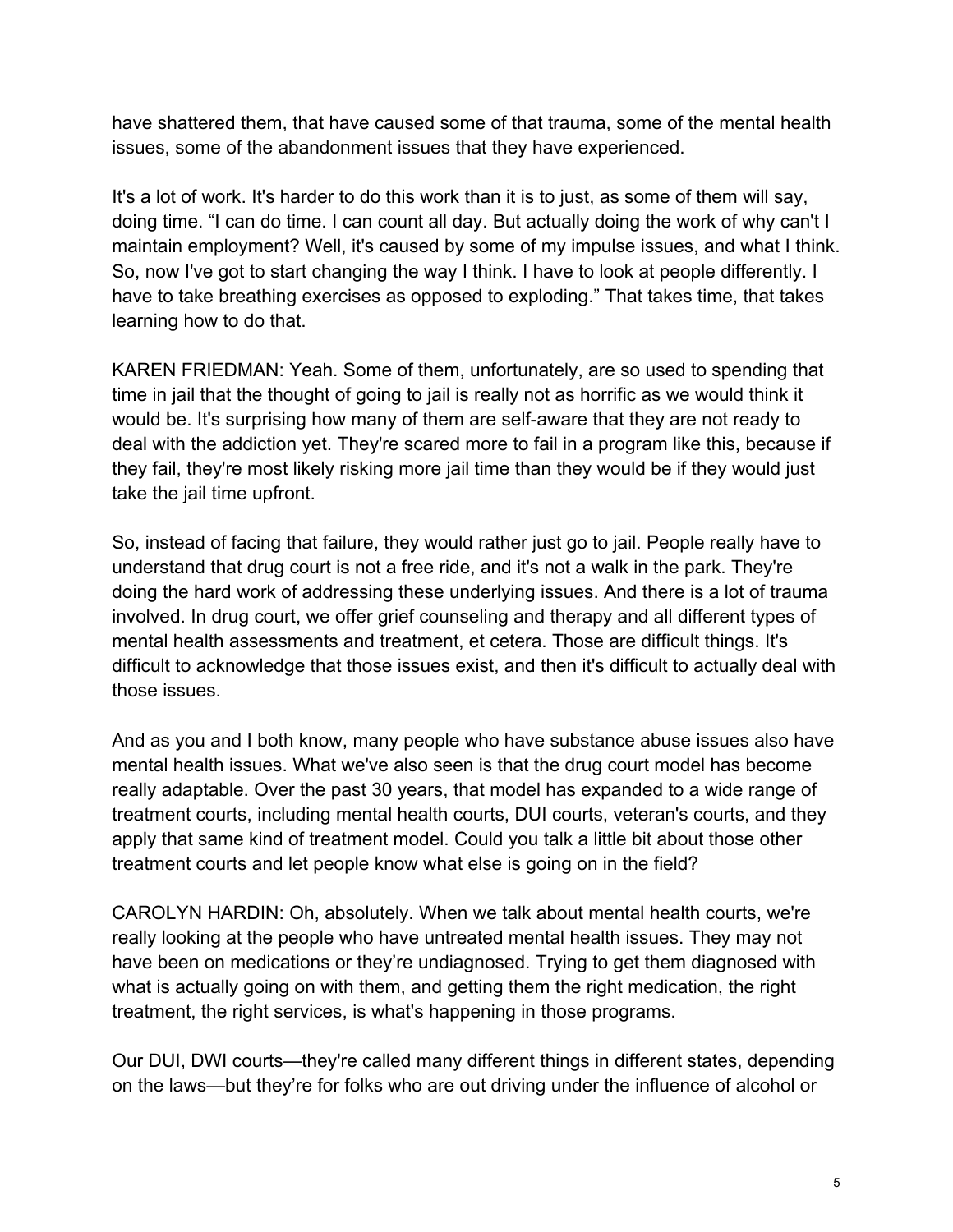drugs. It's working with that population and helping them to address the alcohol issues. We often see a lot of severe mental health issues around depression with that population and really try to assist them.

One of probably the newest models that we have is that we have a number of folks who have served in our military, who have served honorably, who have served to help us take advantage of the freedoms that we have in this country, who have returned. And now they have substance use issues, but they're also suffering from post-traumatic stress disorder. Some of them have traumatic brain injury. Trying to address some of the behaviors that were untreated, that led them to engage in criminal behavior, by getting them assistance, connecting them with the Veteran's Service Administration, Veteran Affairs and connecting them with other like-minded veterans who have overcome some of those challenges.

These are the newest models that we see of treatment courts. It has expanded from adults to accomplish these other types of models to meet the needs. And it's great, because communities can identify what's happening and figure out which model is best. We often see that a lot of courts have multiple models in their community to give people additional opportunities for alternatives besides jail and prison.

KAREN FRIEDMAN: That's wonderful. Now, people who have successfully completed their program in drug courts are known as graduates. For anyone who's ever attended a drug court graduation, it is probably one of the most emotional ceremonies you could watch. You bring your Kleenex. The gentlemen and ladies—we also have some women in these programs. It's more men than women, but we do have some women as well talk about the trajectory of their lives. How they got to this place and how hard they had to work to get to this place, and all the struggles that they faced, and how excited they are to be sons again, husbands again, fathers again, friends again, community members again, et cetera.

It's really a special, special day. I've had the honor of presiding over several of them. I understand that now you're trying to have some of the graduates play a role in making drug courts more effective. You want to tell our audience a little bit about that?

CAROLYN HARDIN: Oh, absolutely. Graduates are critical and key. One of the things that they bring is lived experience. And sometimes they can be very powerful voices for the individuals who are in the program. What we're seeing today is that treatment courts are starting alumni associations. Those graduates are coming back to the treatment court as peer support specialists. A number of them go off and they get jobs in the very field that helped them to get into a lifestyle of recovery.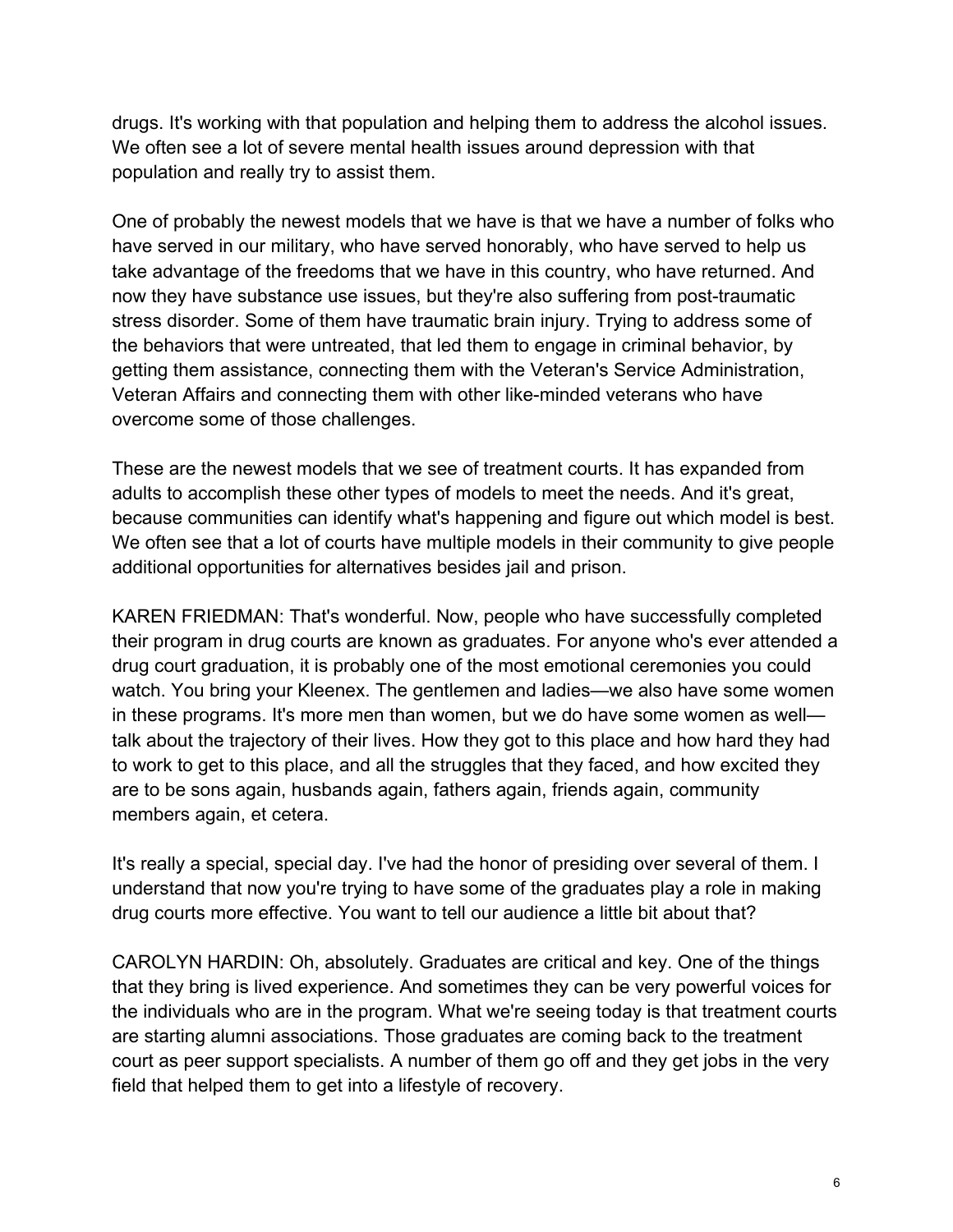One of the tenets of recovery is service. It's not uncommon for alumni to come back and serve in roles in treatment courts. We see some of them in courts, where they will come and they will offer to take participants to a meeting. They'll say, "Hey, here's some meetings that are available, some meetings that are out there." They also serve as peers, somebody you can talk to that, while you're struggling, you're having a hard time, they can say, "Hey, stay in there. Let me tell you. I've been where you are. This is how you can overcome."

One thing that is also happening at a national level is that we are helping them to start a national alumni association of treatment court graduates that that are doing this. I want to mention in New Mexico. They have started a statewide alumni association. Alaska has started a statewide alumni association. And other states are getting into this because one of the things that they're learning from the graduates is that they are grateful for what they got from treatment court, and they want to give back. They want to be a part. They're also helpful to the team, to help the teams, kind of look at their policies, and different things that they're doing and say, "Hey, you know, that didn't really work. I know you guys thought that did. But that really did not work. You might want to do this." It's really empowering them to have a voice.

They've done it. Now come back and teach us. We help you teach us, but also help these other folks who are on the same journey that you are on. This is a really great tool that we're seeing. And what's great is that many of them are getting jobs coming back and working in treatment court. I'm really pleased to say that on the National Association of Drug Court Professionals board, we have our first graduate on our Board of Directors. I think that's powerful.

KAREN FRIEDMAN: That's awesome. That's terrific. I really found the peer specialist on my team to be invaluable. Because at the end of the day, I would become very close to the individuals who were in drug treatment court in front of me. But at the end of the day, I never had the struggle that they had. So they can talk to me to a certain point. And after that, to have someone that really gets what they're going through at that moment.

I will never fully understand that struggle of recovery, even though I've seen it and gone through it with so many people. I'll still never really, really understand how hard it is. To have someone there saying, "Man, I did it. And I know that today is a really bad day, and we're going to get through this day." Someone who really gets it is so important. Interestingly enough, the individuals or the participants would tell me things that I would buy [believe], because I didn't know any better, right?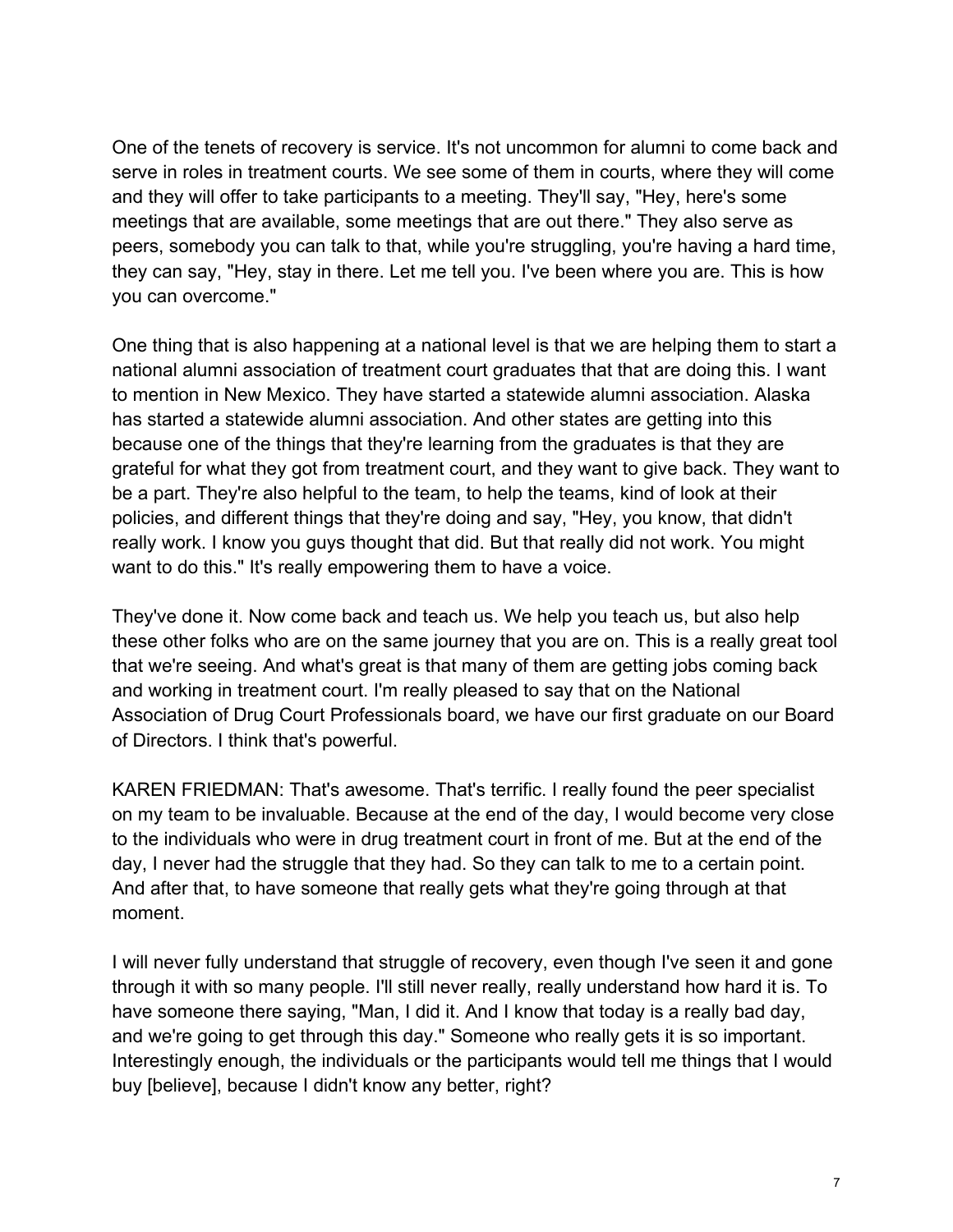## CAROLYN HARDIN: Yes.

KAREN FRIEDMAN: The peer specialists would send me a note going, "He's so not telling you the truth. That can't possibly be, you know, XYZ," why this can't possibly be true. Stuff that I would never know about the subtleties of use that another person who's gone through it would know, and he'd be like, "Uh-uh, you need to put his feet to the fire on that one, and really find out what's going on."

And I would appreciate that, because otherwise I may have just let it skate on by. Not having gone through it myself, I wouldn't know any better. But he knows better than I when participants are being completely honest and when they're trying to get away with something, right? It's not in their interest to try to get away with something because it's not a punishment model. It's really a therapeutic model. What I would always say is, "If you're not being honest, I can't help you, right? I can only help you if I know really where you're at. But if you're not being honest with me, I don't really know where you're at. So, I don't know if you need more, less, different, whatever it is." That honesty piece is just so, so key.

CAROLYN HARDIN: Yeah. That's one of the great things that they can do, because they've been there. It's that connection to it that says, "All right." They know that person can get through their defenses and help them.

KAREN FRIEDMAN: I know for myself, Carolyn, that my involvement with drug treatment court is probably the most rewarding thing I've ever done. Well, I guess my kids and grandkids will be really upset if I say that. Professionally, drug court is probably the most rewarding thing I've ever done. It was hard, right? It was definitely hard and frustrating because the nature of addiction is that I could invest every fiber of my being in somebody's success. But chances are at some point there's going to be a relapse that's going to have to be dealt with. That's disappointing and frustrating and hard.

But at the end of the day, it was so rewarding to see the successes. I would just go to sleep at night, just so happy that I've been put in a position to really make a difference in someone's life. I know that you started out in this field, as a community supervision officer. You worked with individuals in the criminal justice system. Now you train other counselors and drug court staff across the country to carry out this valuable work. What experiences or aspects of this work have you found to be the most personally rewarding?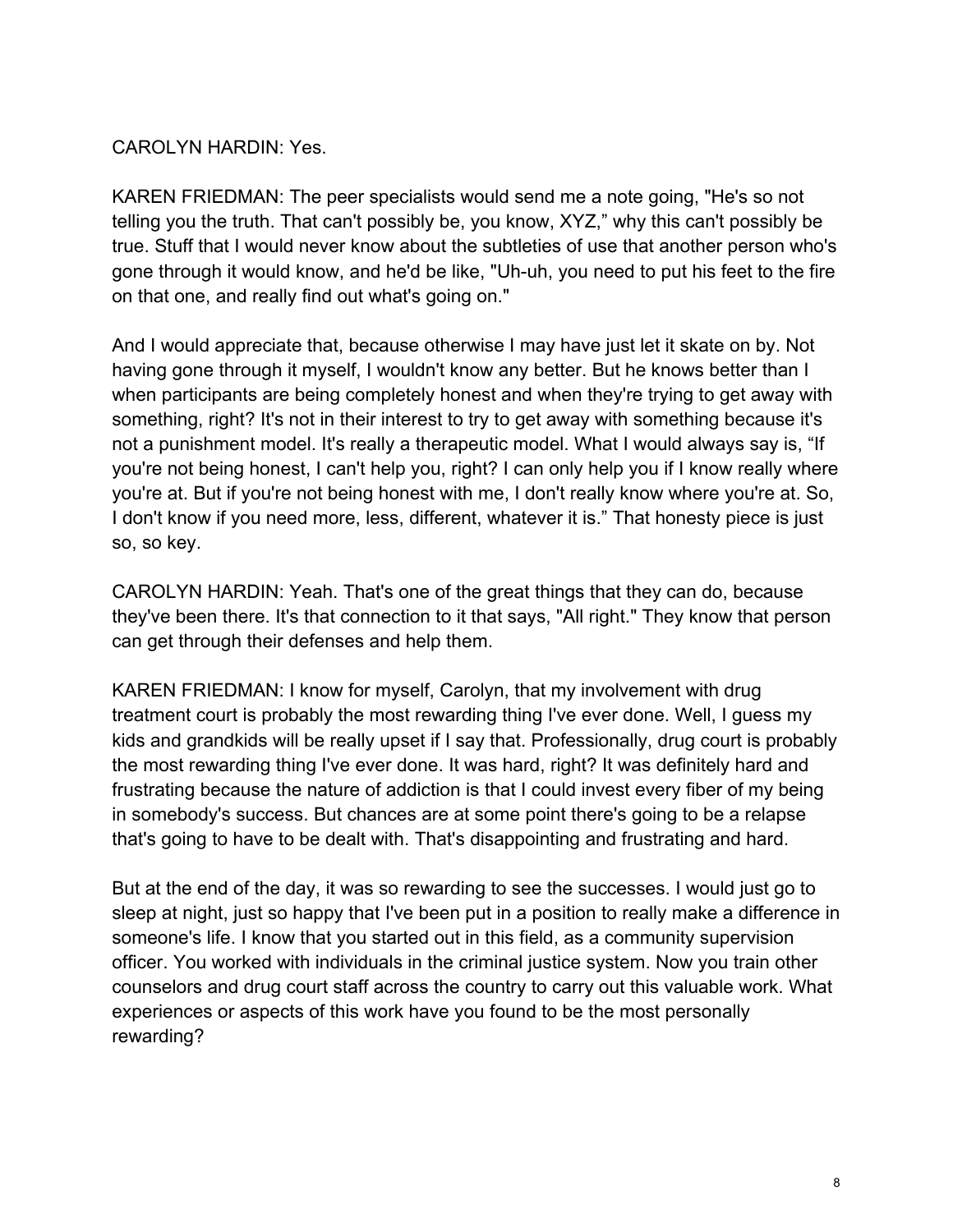CAROLYN HARDIN: Judge, like you said, professionally, this was probably one of the most rewarding things that you get the opportunity to do. I think what has been most rewarding for me is to see when the client has the "aha" moment, that they get it. They're like, "Oh, yeah, I can do this. There's another, there's a different path."

When I've seen families reunified, where they didn't have a relationship with their mother or their father or relatives, because they used to steal from them or there was no trust. That trust has been reconnected. There's been a build back. They have open communication, they're talking, they're being involved with their family, their kids. That's rewarding to see that happen for folks. I actually have seen where they've had drug-free babies, this is the first baby that they've given birth to that was not taken from them right away. That is powerful to see those things happen.

I remember a graduation—well, actually, we're meeting with one of my clients, and he came in and he's shaking keys. And I was like, "What are those keys?" "Ms. Carolyn, I got my first apartment. It's mine. It's in my name," he said. "It's not much, but it's mine."

## KAREN FRIEDMAN: Yeah.

CAROLYN HARDIN: Those experiences are phenomenal. They're great to have. But it's also good to see someone who could not imagine being sober for an hour, that now has 120 days, 180 days of time where they haven't used a drug. They haven't used alcohol. They haven't been arrested. They are now going to work, and they have a job. I remember having a client once say to me, "Miss, I've been on my job for six months. You know, I've never had a job longer than 30 days here, 30 days there." Those achievements are their achievements. And I am grateful for the opportunity to be a part of assisting them with unlocking the goals that they have had stored away or their potential that they had not tapped into to actually come out of them. It's wonderful.

I think that my role and the role of us as professionals is helping our clients dream again. To dig in themselves and find out they come to us with all these skills, these resources that they just haven't tapped into for a while because life has happened to them. And then, when we help them come out of this fall, they start to realize, "You know what, I got some entrepreneur skills. I could be a plumber. I can start my own business. I actually am good at singing. I actually am great at painting." And they pull out these things that they have, their own gifts, and it's powerful to see them move into that part of their life where they start to feel, "There is more to this, and I am worth it. I can do it." Those are some of those powerful things.